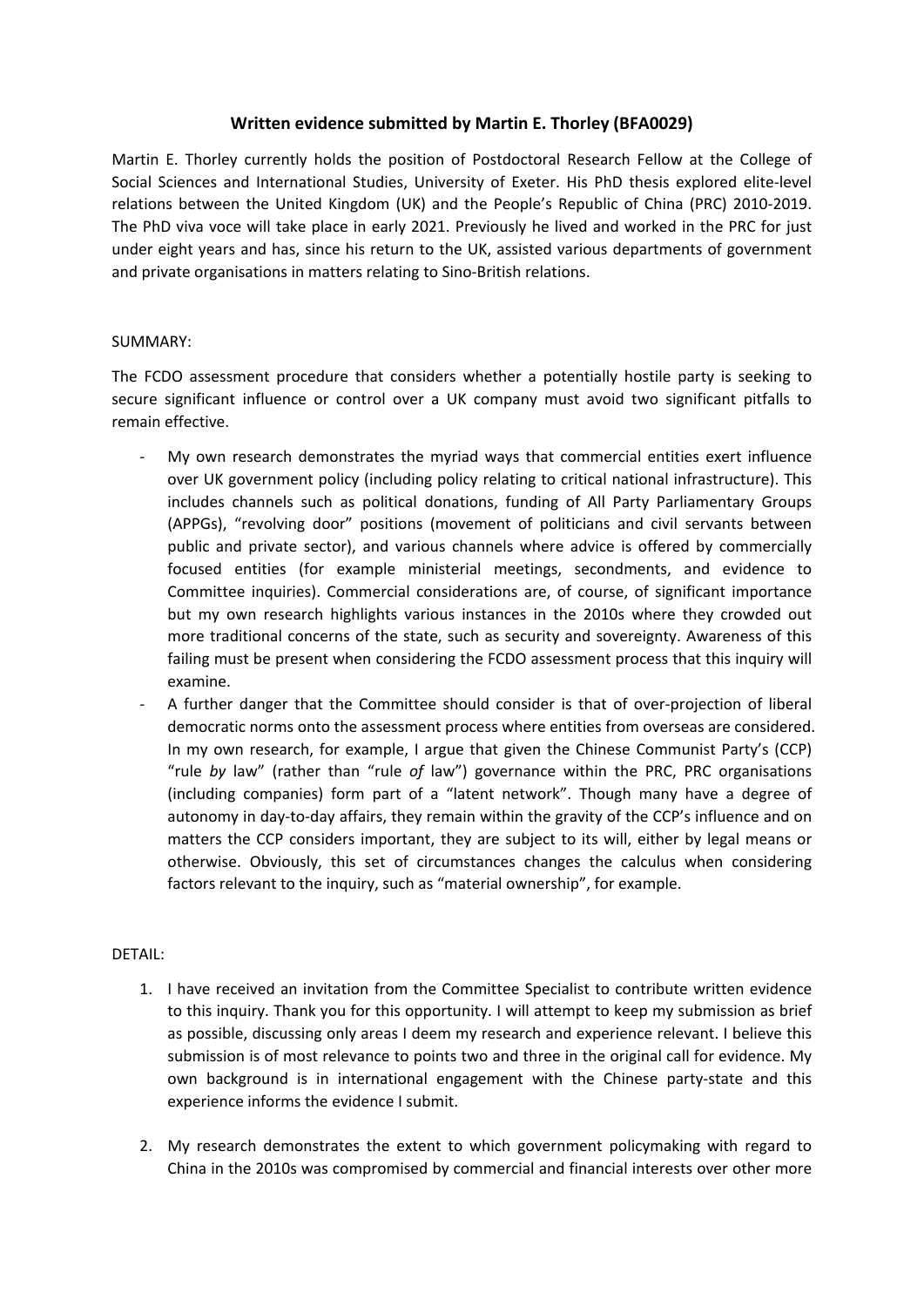traditional duties of the state. With this in mind, the first of my two concerns is the objectivity and independence of the FCDO process in question. This may appear to be a minor problem but the phenomenon of financialisation and capitalisation influencing government policy in related areas is considerable. I refer here to my own research on PRC involvement in the UK's civil nuclear energy sector. Although this is not directly a case of a foreign group taking over a British company, it evidences the same metrics that will be in play in the case of the FCDO process in question.

- 3. In discussing PRC involvement in the UK's civil nuclear energy sector, I refer primarily to PRC involvement in the projects at Hinkley, Sizewell, and particularly Bradwell, where an agreement was reached that China General Nuclear (CGN) would take operational lead and instal its own reactor, the Hualong One. To put it as concisely as possible, this decision by the UK government, which was against the wishes of many of the country's security experts at the time and looks an even more troubling decision today, was made not simply because of PRC lobbying. It was also facilitated by the presence of commercially focused groups and individuals within the UK government decision-making process that had some links, or even dependence, on the PRC (in the form of the importance of continued PRC market access, for example). There is no great conspiracy, rather, UK security was not a concern to such commercially focused groups but their combined (most probably uncoordinated) effort, in light of a willing Treasury, garnered enough momentum to overpower security concerns. I include examples below to demonstrate how the cumulative effect influenced government policy. Though listing examples in this way adds to the length of this submission, it is important that Committee members understand the degree to which this issue permeates political debate and policy direction in the UK. I would argue this should be a concern to the Committee in terms of how to ensure the FCDO process in question doesn't become compromised.
	- a. The Office for Nuclear Development (OND) operated inside the government's Department of Energy and Climate Change. The OND was later criticised for operating within government as a "promoter of nuclear power", failing in its duty to provide impartial advice<sup>i</sup>.
	- b. The OND's "expert chair" was Tim Stone. Stone was a strong advocate of nuclear energy in government and worked for the UK government at the same time as working for KPMG, a group that received £4,363767 from the UK government for its advice on the Hinkley deal<sup>ii</sup>. KPMG had been hired by China General Nuclear (CGN), the Chinese party-state firm that made up the Chinese side of the Sino-French bid to construct Hinkley. Stone would go on to work as the head of the nuclear trade body, the Nuclear Industry Association (NIA).
	- c. The OND itself was heavily lobbied by the leading financial group, Rothschild. Like KPMG, Rothschild also counted the Chinese nuclear group CGN as one of its clientsii.
	- d. Opposition from Liberal Democrats (at the time part of the coalition government) was averted after support for the project from Ed Davey, then Energy Secretary. Davey pushed the deal both in Parliament and in public, telling the former that "people should not worry" about PRC involvement<sup>iv</sup>. Davey went on to take a position with lobbying firm MHP Communications, long term advisors to EDF, the French side of the Sino-French bid for Hinkley.
	- e. Lazard, a financial advisory and asset management firm, earned £2.6 million from the Department for Business, Energy and Industrial Strategy (BEIS) of the UK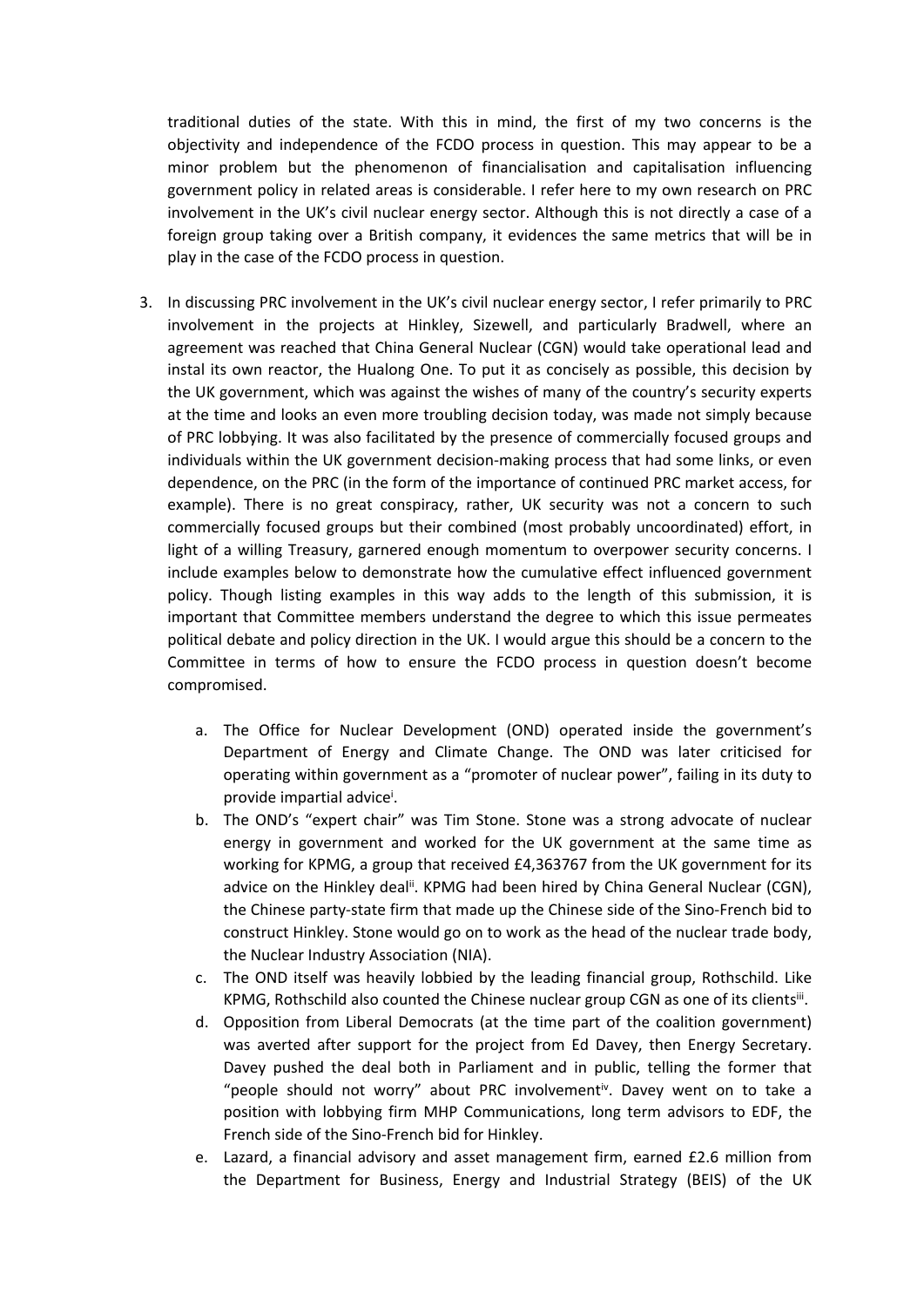government for its advice on Hinkley<sup>v</sup>. It was also an advisor to EDF and has generated extensive profits from cooperation with groups deeply embedded within the PRC party-state, not least China Development Bank, who funded CGN's Hinkley role.

- f. The All-Party Parliamentary Groups (APPGs) (relevant to PRC involvement in the UK's civil nuclear energy sector is relevant) all evidence similar linkages. In the case of the China APPG, the Nuclear Energy APPG, and the Energy Studies APPG, all three have received sponsorship from EDF – CGN's partner in Hinkley. In addition, members of the Energy Studies APPG were taken to China by CGN to visit their Taishan site at a cost of over £52,000 to the Chinese party-state energy group<sup>vi</sup>. After the trip, the APPG's chair, Ian Liddell-Grainger, reported back to Parliament that PRC state group CGN was working "hand in hand with EDF to develop as a major nuclear player, as well as develop its own reactors, and we were taken to see the working EPR in Taishan. It is very good; it does the job that CGN set out for it to do"vii. Liddell-Grainger had also led efforts in Parliament to push back against official UK intelligence advice that equipment made by ZTE, the Chinese Party-state "stateowned and privately run" technology group, was a national security risk.
- 4. I refer to the points above to demonstrate the scope of the problem but this is only a portion of the apparent conflicts of interest in the case of PRC involvement in the UK's civil nuclear energy sector. My research contains a more thorough account. Given the extent to which commercial considerations permeate governance, I would suggest that the Committee considers how to protect against such considerations influencing departments and individuals that will be involved in the FCDO process under discussion.
- 5. The second point I would like to raise in light of my own research is the manner in which the UK government assesses state-private linkages overseas. There is a risk of over-projection of liberal democratic values when assessing linkages in other territories. This point is central to the manner in which the FCDO will assess whether a company (or state) seeks to obtain control of, or influence over, a UK company.
- 6. Both my experiences on the ground in Beijing and my academic research since, have led me to frame PRC party-state control over Chinese entities (including private companies and major organisations) as a "latent network". I employed this term as I believe it neatly sums up the nature of power in the PRC for those attempting to understand this element of relationships between entities within the country. PRC institutions, though not necessarily controlled by the CCP directly in their day-to-day affairs, are dependent on CCP patronage and by extension, subject to CCP direction. This is especially true at critical junctures. There is a tendency for those from liberal democracies to examine the legal standing of PRC companies and organisations to ascertain the degree of influence the CCP possesses over the group in question. Whilst this information can be useful, one must understand that the PRC is a "rule *by* law" (rather than "rule *of* law") country, and the CCP is ultimately the law. Naturally, this changes the equation by which we consider the acquisition of a British company by a PRC entity.
- 7. The result of what is described above is a latent network where power does not need to be constantly and forcefully exerted. Rather, such organisations can lead themselves as long as they do not cross CCP red lines (which in itself leads to self-censorship). Often such groups